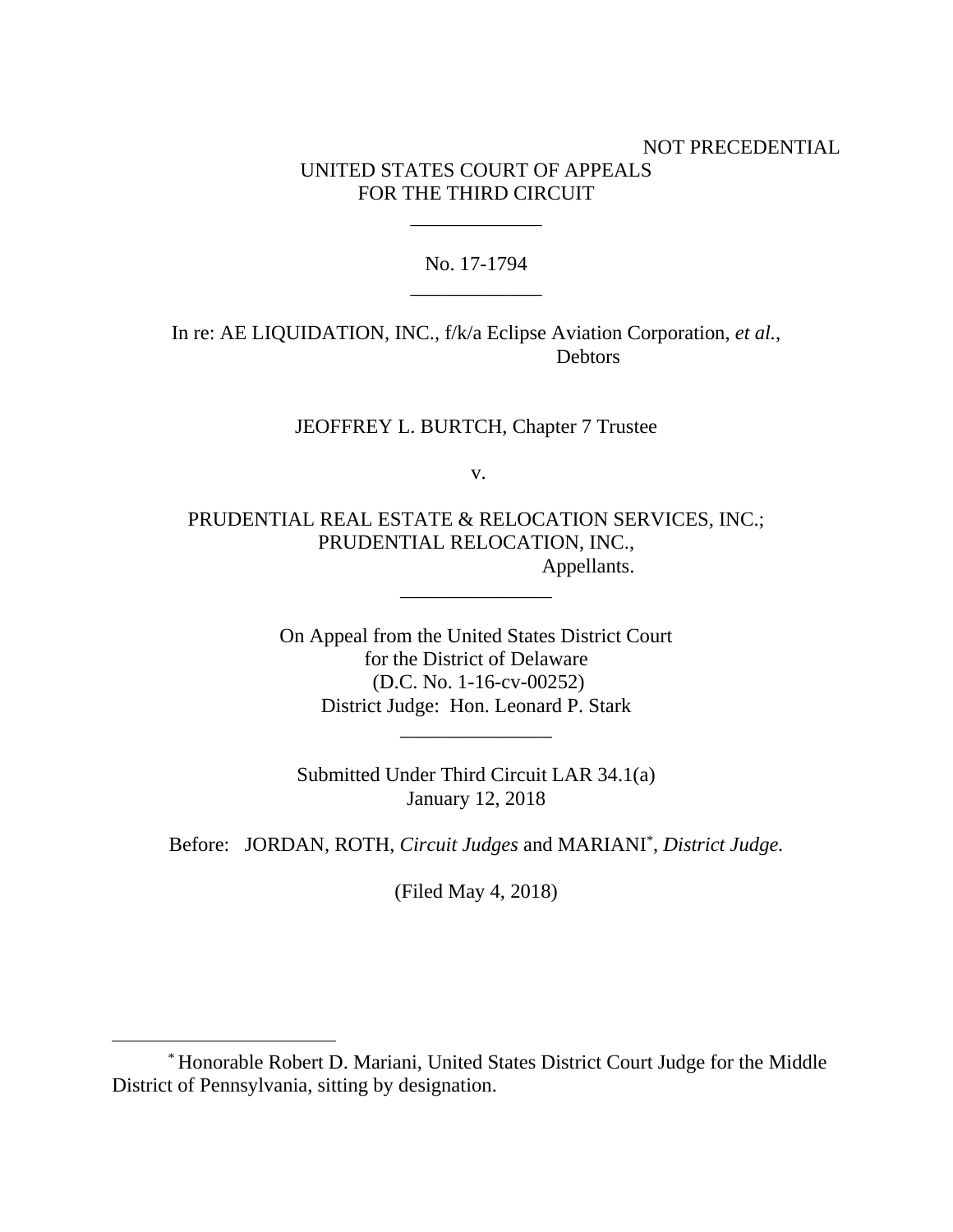# OPINION \_\_\_\_\_\_\_\_\_\_\_\_\_\_\_

\_\_\_\_\_\_\_\_\_\_\_\_\_\_\_

### MARIANI, *District Judge.*

 $\overline{a}$ 

Creditors Prudential Real Estate and Relocation Services, Inc. and Prudential Relocation, Inc. (collectively "Prudential") appeal from a decision arising from the bankruptcy proceeding of AE Liquidation, Inc., f/k/a Eclipse Aviation Corporation ("Eclipse"). Prudential appeals two orders of the District Court of Delaware, which affirmed the Bankruptcy Court's decision to (1) deem payments made to Prudential during the Preference Period as outside the ordinary course of business under 11 U.S.C. §  $547(c)(2)(A)$ , and (2) reduce the amount of Prudential's new value defense under 11 U.S.C. § 547(c)(4). We will affirm.

### **I. Background**

Prudential is a company that provides relocation benefits to its clients' employees. On May 1, 2006, Prudential and Eclipse entered into a contract called the Relocation Services Agreement (the "Agreement"), in which Prudential agreed to provide various relocation services for Eclipse's employees. Under the Agreement, Eclipse was to pay for Prudential's services within 30 days of each invoice issued by Prudential.

From 2006 to the summer of 2007, Prudential did not encounter any problems in its relationship with Eclipse. However, from the summer of 2007 onwards, Eclipse began

This disposition is not an opinion of the full court and, pursuant to I.O.P. 5.7, does not constitute binding precedent.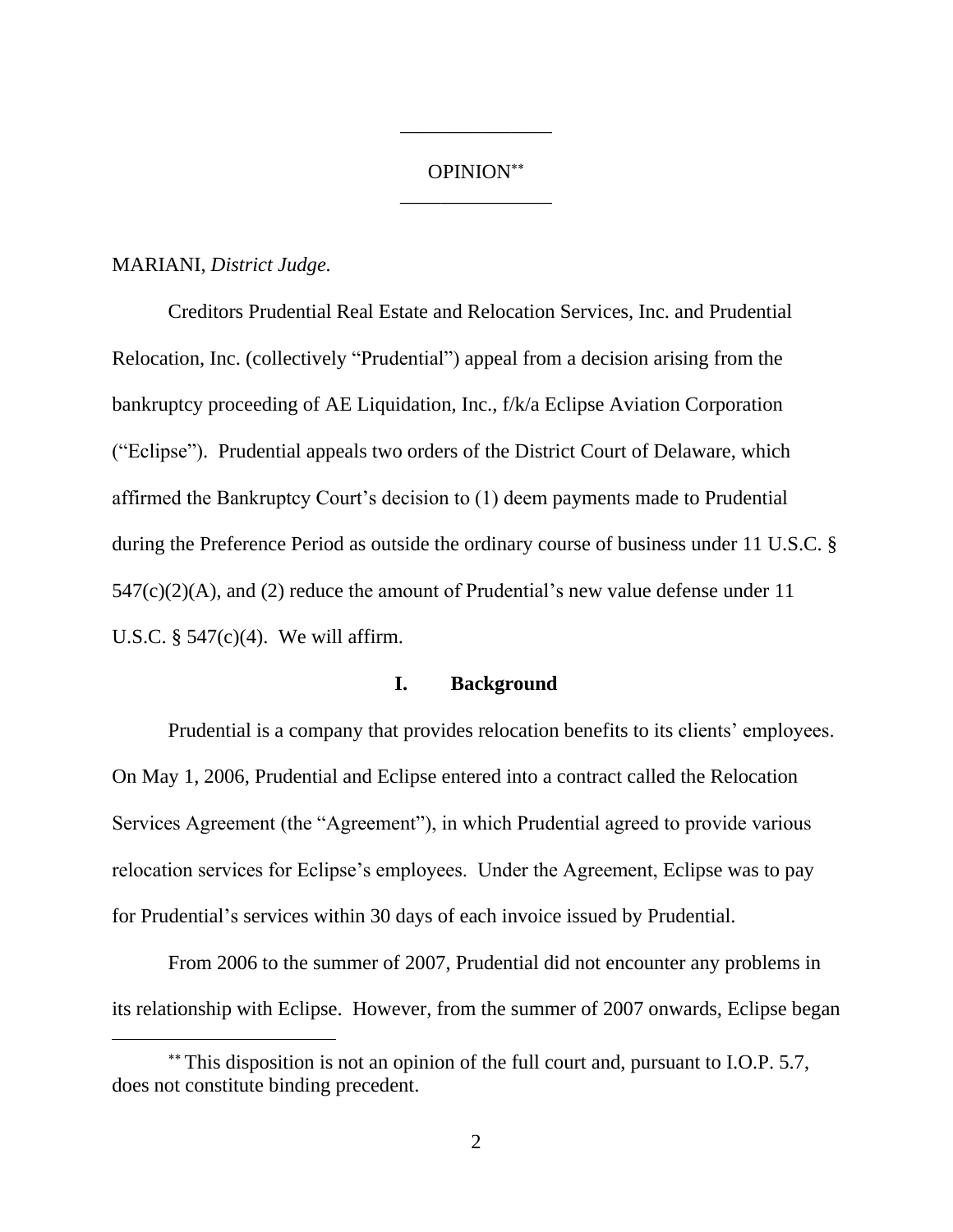to fall behind on its payment of invoices from Prudential. By November 2007, Eclipse owed \$1.7 million to Prudential in accounts receivable that were over 60 days old. In response, Prudential imposed special measures to reduce the accounts receivable, such as requiring a payment plan of approximately \$200,000 per week and requiring Eclipse to pay off a lump sum of approximately \$900,000 by December 2007. The Bankruptcy Court referred to these measures as the "First Payment Plan." (App. at 2.) In addition to these measures, Prudential put Eclipse on billing review, which was described by a Prudential witness as a procedure in which Prudential does not "accept[] any new business [from the client], and everything is monitored before we move forward." (App. at 276.) From November 26, 2007 to January 2008, Eclipse made weekly payments of approximately \$200,000 under the new payment plan, as well as a lump sum payment of approximately \$900,000 on January 4, 2008. As a result of Eclipse reducing its accounts receivable, Prudential took Eclipse off of billing review around mid to late January. However, Eclipse began "to fall back again in March of 2008." (App. at 286.)

On August 28, 2008, Eclipse's accounts receivable balance had grown to \$800,000, approximately \$600,000 of which was overdue. Around the same time, Prudential learned that Eclipse had discharged approximately 650 employees and instructed those employees to submit certain pending relocation expenses to Prudential for reimbursement. Prudential also learned directly from Eclipse that Eclipse would be conserving its cash for the next 8 to 12 weeks. Prudential employees discussed the situation in numerous internal emails in the weeks following August 28, 2008. Prudential decided to put Eclipse back on billing review. In addition, Prudential put Eclipse on a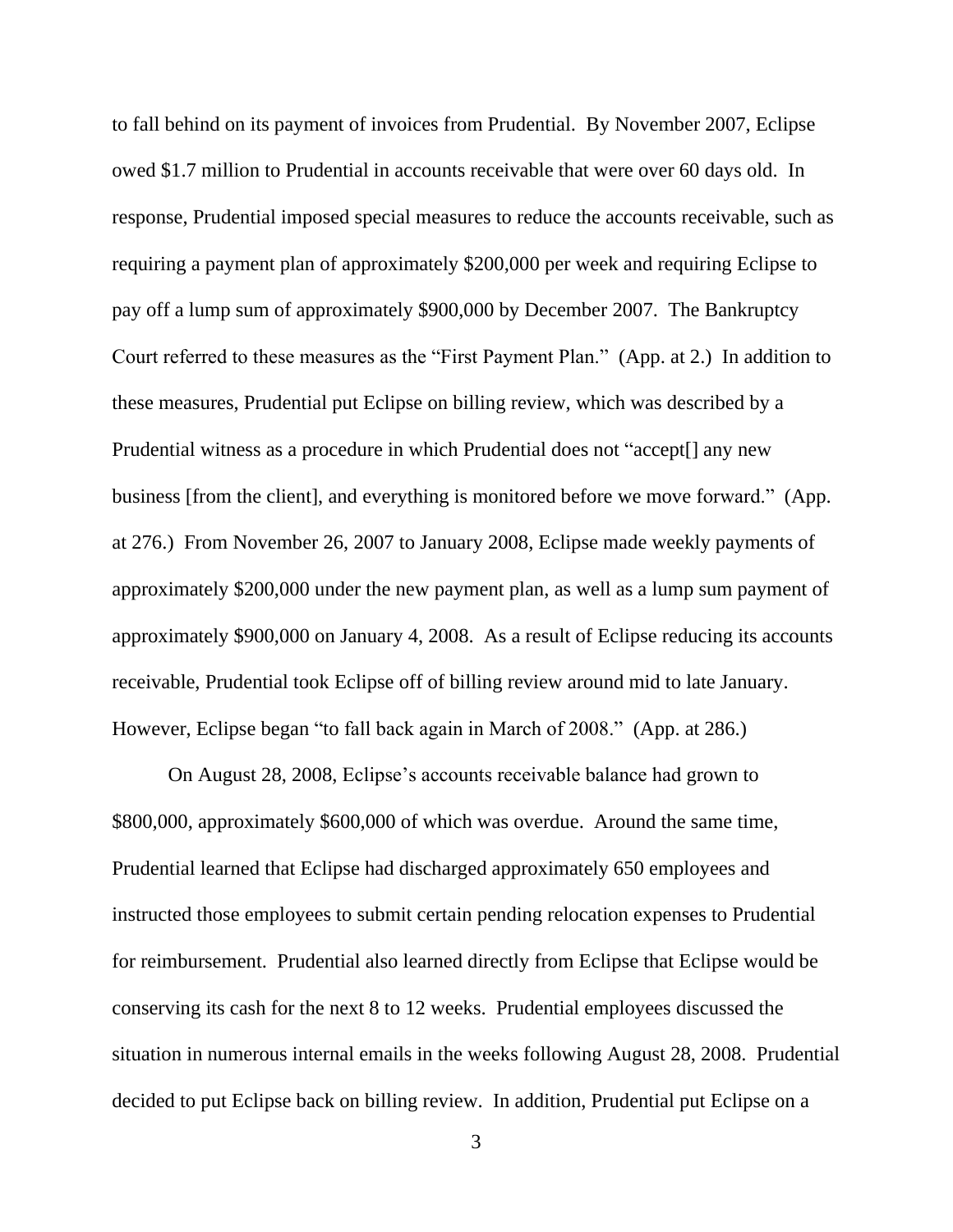new payment plan that required a weekly payment of \$50,000 and requested a lump sum payment in full from Eclipse. The Bankruptcy Court referred to the new weekly payment plan and lump sum request as the "Second Payment Plan."

Eclipse filed its bankruptcy petition on November 25, 2008. Within the 90 days preceding the petition date (the "Preference Period"), Eclipse made twelve payments to Prudential totaling \$781,702.61. These payments included five payments made in September 2008 of approximately \$50,000 each, pursuant to the Second Payment Plan. On September 24, 2008, Prudential requested an increase of the weekly payments to \$75,000. When Prudential did not hear back from Eclipse, it emailed Eclipse again on September 30, 2008 stating: "[i]t is critical that we receive a response to our request to increase the weekly payments or to bring the account current. If we do not receive a response by close of business tomorrow, 10/1/08, Prudential will need to re-evaluate our options, up to and including termination." (App. at 1648.) That same day, Eclipse agreed to pay \$75,000 a week. The Bankruptcy Court defined this increased payment plan as the "Amended Payment Plan." In addition to the Amended Payment Plan, Prudential also began sending a weekly billing summary to Eclipse and required payment in full based on the summary; Prudential only issued the complete invoice to Eclipse after Eclipse paid in full the charges on the summary. This procedure had never been imposed by Prudential before the Preference Period. In October and November of 2008, Eclipse made seven more payments of approximately \$75,000 each to Prudential. In its appeal, Prudential argues that these twelve payments made during the Preference Period were in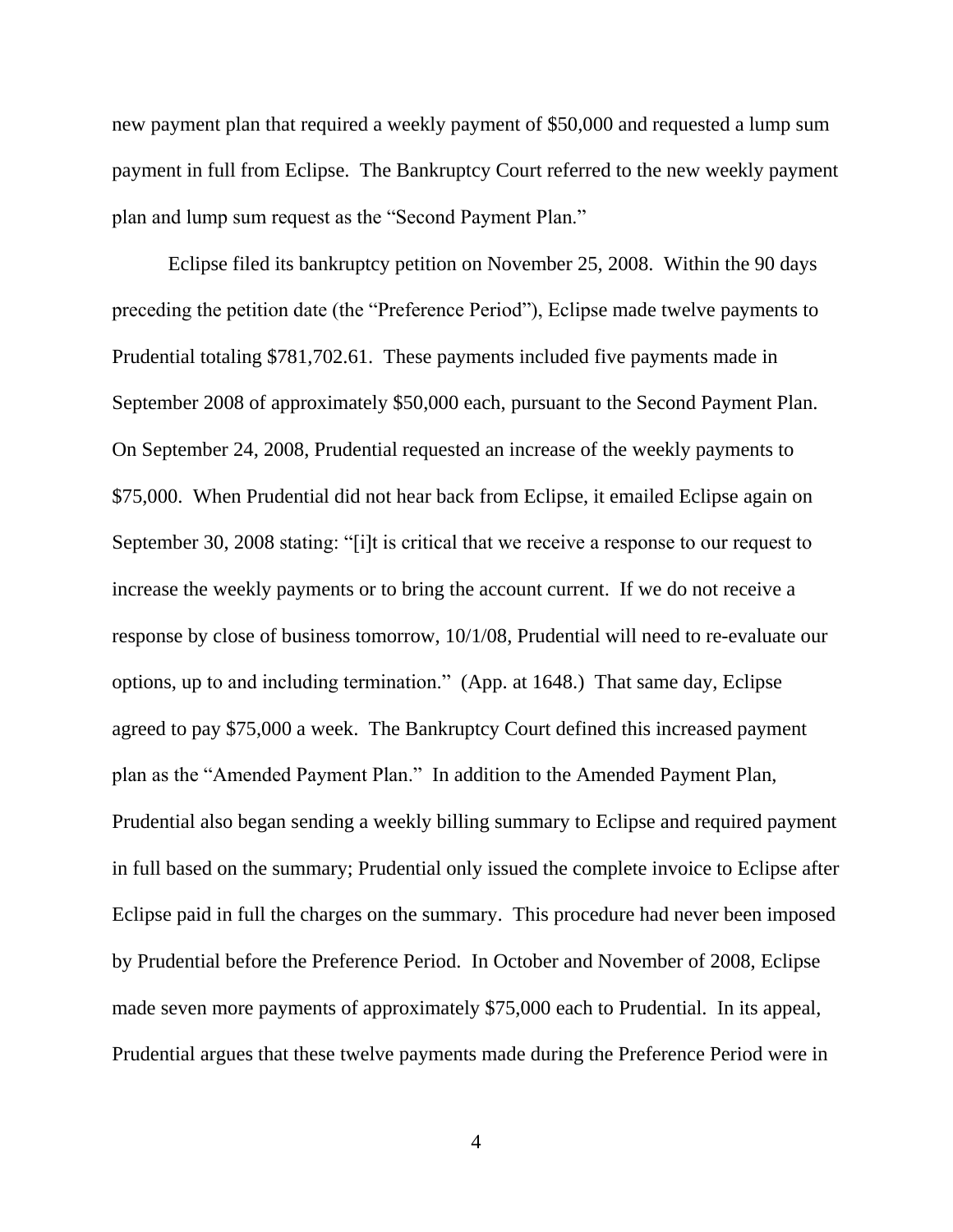the ordinary course of business and therefore were not preferential transfers under 11 U.S.C. § 547(c)(2).

Separately, Prudential appeals the Bankruptcy Court's order on remand reducing its new value defense. In the original proceeding before the Bankruptcy Court, Prudential asserted two defenses: "(i) that the Transfers were made in the ordinary course of business under section  $547(c)(2)$ , and (ii) that Prudential gave new value after the Transfers to or for the benefit of Eclipse under section  $547(c)(4)$ ." (App. at 9.) With respect to the second defense, the parties agreed at the outset "that new value exist[ed] and only dispute the amount." (App. at 26.) In its initial opinion, the Bankruptcy Court agreed with Prudential's argument that it is entitled to a new value defense of \$128,379.40, based on evidence that Prudential provided new services rendered during and after the Preference Period totaling that amount. On September 10, 2015, the District Court of Delaware affirmed the Bankruptcy Court's ruling on the ordinary course of business issue, but remanded on the new value issue. Citing this Court's reasoning in *In re Friedman's Inc.*, 738 F.3d 547 (3d Cir. 2013), the District Court noted that "only services provided prior to the petition date [should be] included in the  $\S$  547(c)(4) new value defense." (App. at 86.) Because the Bankruptcy Court's original opinion "[did] not distinguish between pre-petition and post-petition payments for the purpose of calculating Prudential's new value defense," the District Court directed the Bankruptcy Court to recalculate the new value defense. (App. at 86.) On remand, the Bankruptcy Court reduced the value of Prudential's new value defense to \$56,571.37, consistent with the District Court's ruling that services rendered after the petition date should not be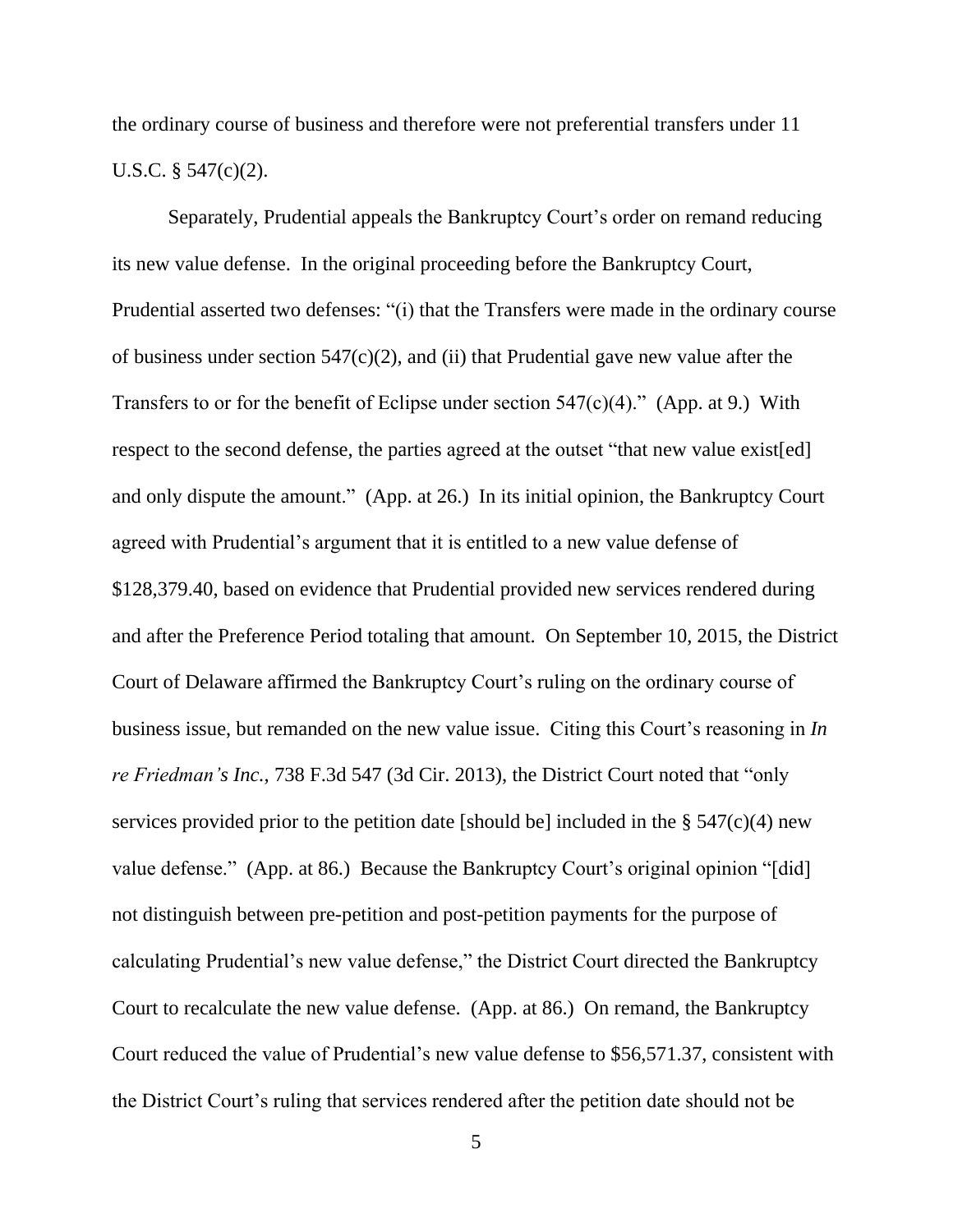taken into account in calculating the new value defense (the "Remand Order"). On March 30, 2017, the District Court affirmed the Bankruptcy Court's Remand Order. Prudential argues that the Bankruptcy Court erred in its decision on remand, because the Court denied Prudential's request to reopen the record before proceeding with the recalculation of the new value defense.Upon review of this appeal, we will affirm on both issues.

### **II. Discussion**<sup>1</sup>

### **A. The Ordinary Course of Business Defense**

We agree with the Bankruptcy Court's analysis and conclusion that Prudential

failed to prove that the twelve payments made in the Preference Period fell within the

ordinary course business affirmative defense under 11 U.S.C. § 547(c)(2). That provision

states:

(c) The trustee may not avoid under this section a transfer—

…

(2) to the extent that such transfer was in payment of a debt incurred by the debtor in the ordinary course of business or financial affairs of the debtor and the transferee, and such transfer was—

(A) made in the ordinary course of business or financial affairs of the debtor and the transferee; or

(B) made according to ordinary business terms.

We review the Bankruptcy Court's findings of fact for clear error and exercise plenary review over questions of law. *In re Fruehauf Trailer Corp.*, 444 F.3d 203, 209- 10 (3d Cir. 2006).

<sup>&</sup>lt;sup>1</sup> The District Court had jurisdiction over the appeal of the Bankruptcy Court's orders pursuant to 28 U.S.C. § 158(a)(1). We have jurisdiction to review the District Court's decision pursuant to 28 U.S.C. § 158(d)(1). "Our review of the District Court's decision effectively amounts to review of the bankruptcy court's opinion in the first instance," *In re Hechinger Inv. Co. of Del.*, 298 F.3d 219, 224 (3d Cir. 2002), because our standard of review is "the same as that exercised by the District Court over the decision of the Bankruptcy Court," *In re Schick*, 418 F.3d 321, 323 (3d Cir. 2005).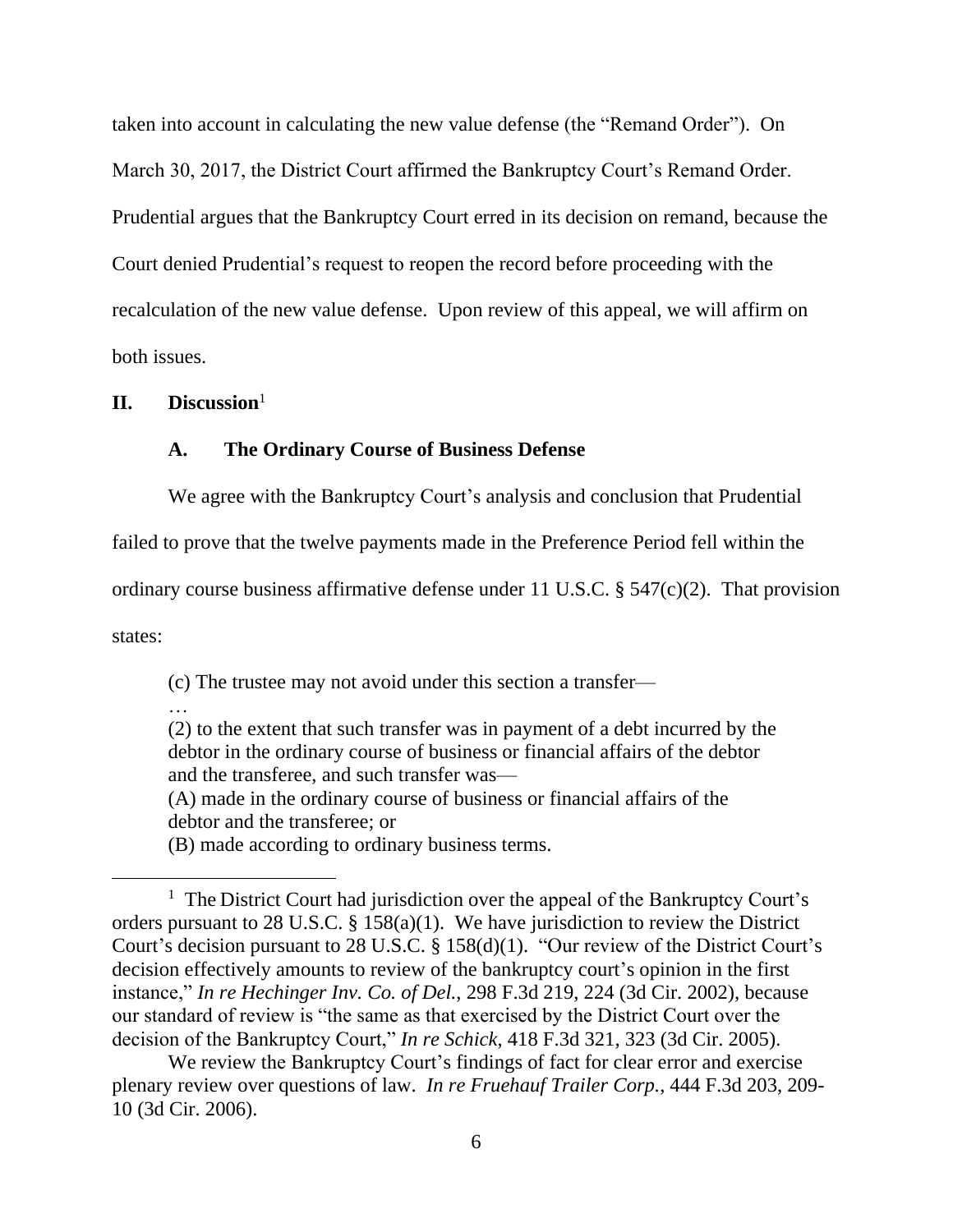"Neither 'ordinary course of business' nor 'ordinary business terms' is defined in the Bankruptcy Code." *In re Hechinger Inv. Co. of Del., Inc.*, 489 F.3d 568, 576 (3d Cir. 2007) (citing *In re J.P. Fyfe, Inc.*, 891 F.2d 66, 70 (3d Cir. 1989)). "[O]rdinary terms are those which prevail in healthy, not moribund, creditor-debtor relationships." *In re Molded Acoustical Prods., Inc.*, 18 F.3d 217, 227 (3d Cir. 1994). In determining whether payments are made in the "ordinary" course of the parties' business, "each fact pattern must be examined to assess 'ordinariness' in the context of the relationship of the parties over time." *Id.* at 576-77.

In its original opinion, the Bankruptcy Court concluded that Prudential had not established an ordinary course of business defense, because its collection efforts during the Preference Period, namely the Second Payment Plan and the Amended Payment Plan, were not reflective of the parties' dealings in the ordinary course of business. Prudential takes issue with the Bankruptcy Court's conclusion, arguing that the twelve transfers were only paid "nineteen days faster during the Preference Period," which was within the normal range of the historical relationship between Prudential and Eclipse, and that there is no need to require "absolute uniformity" in payment frequency between the Preference Period and the pre-Preference Period. (Opening Br. at 15.)

However, while Prudential is correct that no absolute consistency is required, the fact that payments to Prudential were made nineteen days faster during the Preference Period was only one of several salient facts considered by the Bankruptcy Court. In this case, the parties had an original agreement in which Eclipse was to pay Prudential for its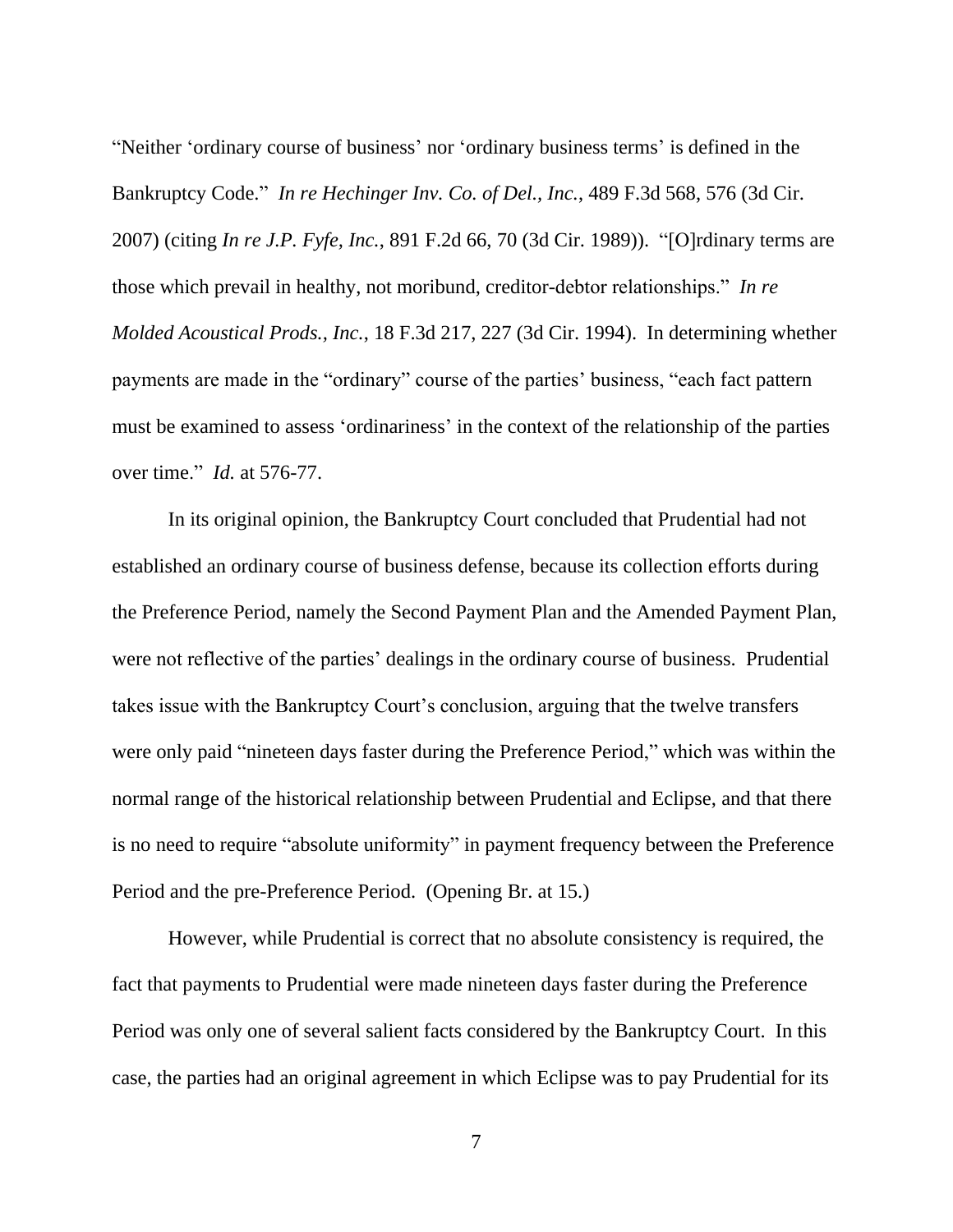services within 30 days of each invoice. That term was changed by Prudential when it requested a faster payment term, i.e. weekly payments instead of monthly payments, and a lump sum payment *in full* during the Preference Period. The Bankruptcy Court properly found the faster payment rate to be "significant," in light of the fact that Prudential only "insisted on a quicker payment schedule as it became aware of Eclipse's financial troubles." (App. at 16.)

The relationship between Prudential and Eclipse became more financially stable after the First Payment Plan. However, as of the start of the Preference Period, the relationship took a turn for the worse. On August 28, 2008, Prudential learned that Eclipse had discharged approximately 650 employees and instructed them to submit pending relocation expenses to Prudential, and separately learned that Eclipse would be conserving its cash for the following 8 to 12 weeks. After learning of these changes, Prudential implemented the Second Payment Plan which required a \$50,000 payment every week and requested a lump sum payment in full from Eclipse. Additionally, a month after initiating the Second Payment Plan, Prudential issued an ultimatum to Eclipse via email: acquiesce to Prudential's request to either increase the weekly payment plan to \$75,000 per week or "bring the account current," and, if Prudential did not receive a response by the next day, it would consider terminating the parties' relationship. (App. at 1648.)

The Bankruptcy Court properly found that "Prudential's threatening Eclipse into making increased payments to bring the [accounts receivable] current during the Preference Period was not in the ordinary course of business," since "[t]his type of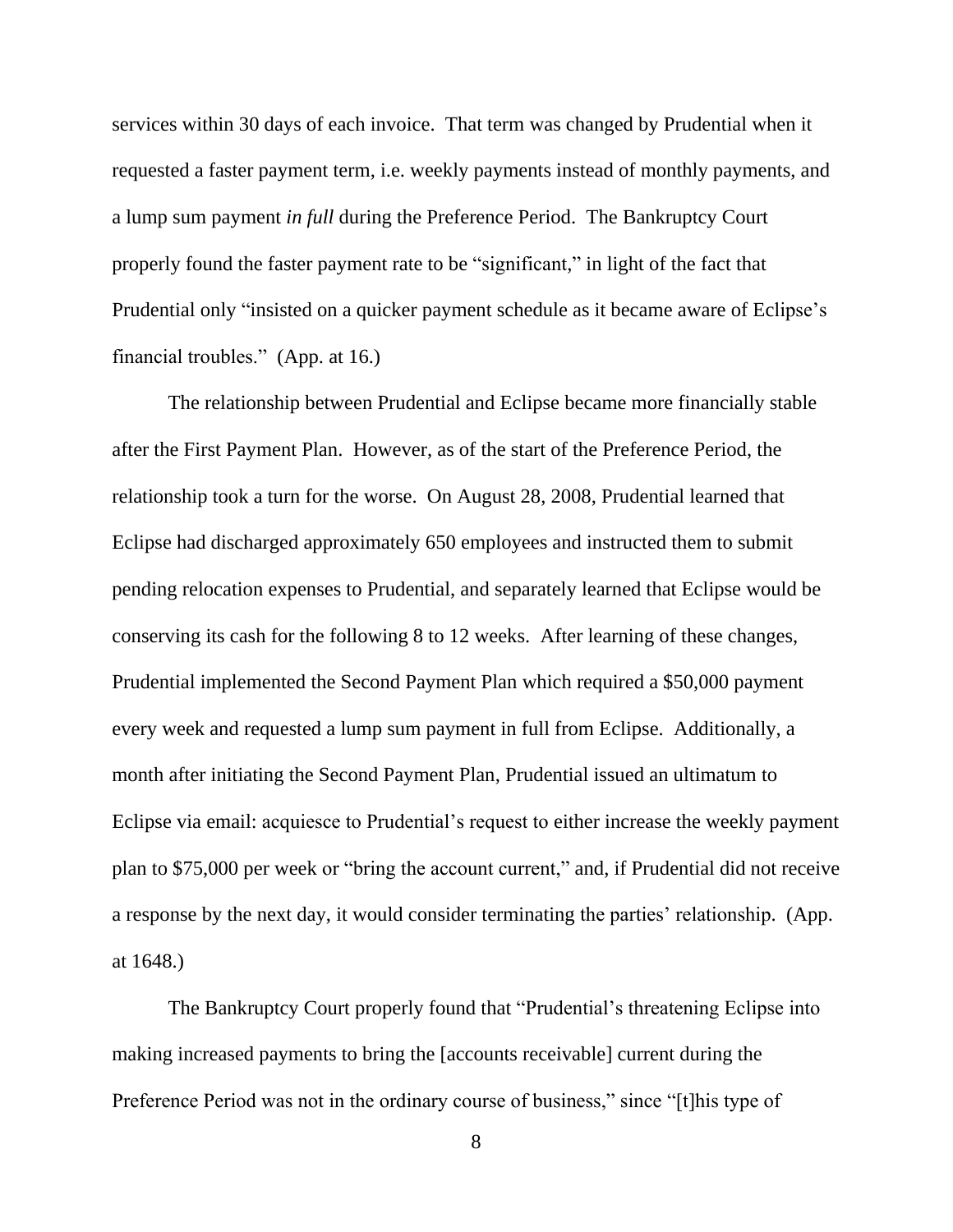ultimatum never occurred in the pre-Preference Period (even in connection with the First Payment Plan)." (App. at 19-20.) The Bankruptcy Court also found that a \$75,000 required weekly payment, which was imposed during the Preference Period, was "significantly different from the original credit terms" of the parties' relationship, which only required payment within 30 days of invoice. (App. at 24.) Furthermore, Prudential's own internal emails revealed a concern about Eclipse's liquidity, with a Prudential employee commenting that "[Eclipse is] in financial instability and [we are] very concerned about our exposure. … [L]ast year they also hit hard times with us but eventually got caught up after we cut them off, though that nearly ended our relationship with them." (App. at 1178.)

In other words, the Bankruptcy Court did not consider the faster payment rate in isolation. Rather, it considered the nineteen day difference in the context of the parties' relationship, similarity of transactions, the manner in which payment was tendered, Prudential's new and unusual collection efforts during the Preference Period, and Prudential's actions after learning of Eclipse's financial hardship. We agree with the Bankruptcy Court's analysis that, taken as a whole, Prudential's conduct in the Preference Period deviated from the parties' ordinary course of business practices. *Cf. In re Hechinger Inv.*, 489 F.3d at 578 (noting that the Bankruptcy Court "properly considered" factors such as "the length of time the parties had engaged in the type of dealing at issue, the way the payments were made, whether there appeared to be any unusual action by either the debtor or creditor to collect or pay on the debt, and whether the creditor did anything to gain an advantage in light of the debtor's deteriorating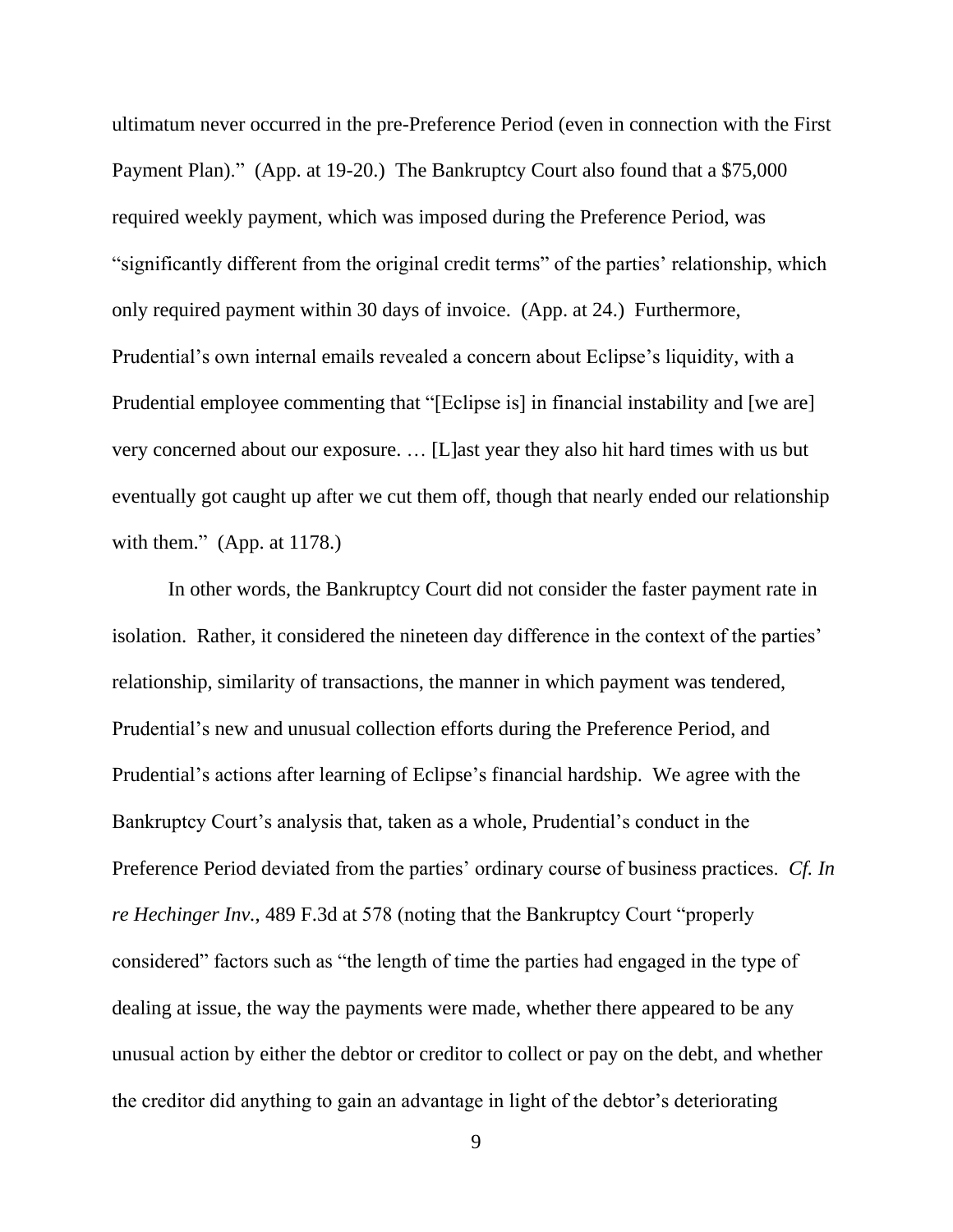financial condition") (citing *In re Logan Square E.*, 254 B.R. 850, 855 (Bankr. E.D. Pa. 2000)).

Prudential also argues that the Second Payment Plan did not constitute unusual business practice because it bore similarities to the First Payment Plan. However, that argument is unpersuasive. As discussed above, the Bankruptcy Court based its ruling in part on the email ultimatum Prudential issued to Eclipse in September 2008, which "never occurred in the pre-Preference Period (even in connection with the First Payment Plan)." (App. at 19-20.) Furthermore, we agree with the Bankruptcy Court's reasoning that "the fact that Eclipse was placed on a similar accelerated payment plan for three months at sometime in the past does not make the payment plans ordinary. … The First Payment Plan and the Second Payment Plan were not simply a renegotiation of the contract, they were unilateral pressure [tactics] by Prudential on Eclipse to assure future payment." (App. at 24-25.) Thus, the Bankruptcy Court did not err in finding that payments made pursuant to Prudential's collection efforts during the Preference Period were outside the parties' ordinary course of business practices.

#### **B. New Value Defense**

Prudential also argues that the Bankruptcy Court erred in denying a request to reopen the record before the Court ruled on the new value issue on remand.A new value defense "allows a creditor to retain an otherwise voidable preference if the creditor gave the debtor new value after the preferential transfer." *In re New York City Shoes, Inc.*, 880 F.2d 679, 679 (3d Cir. 1989) (citing 11 U.S.C. § 547(c)(4)). In its original opinion, the Bankruptcy Court relied on the testimony of Rene Williams-Varner, Prudential's Director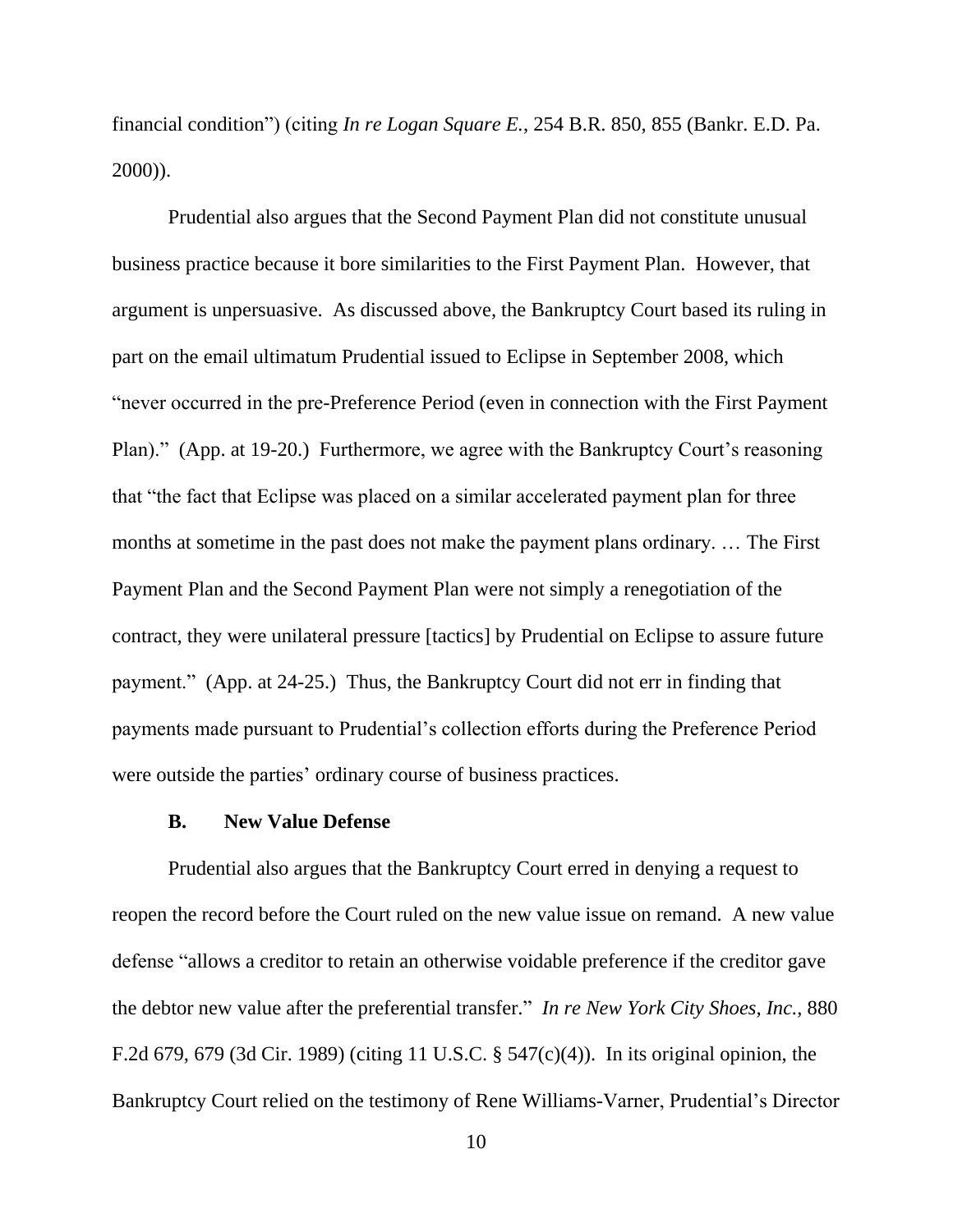of Accounting, and a new value analysis chart she created that detailed all "new services rendered during and after the Preference Period and the corresponding invoices…totaling \$128,379.40." (App. at 26.) Crediting the Williams-Varner testimony and the new value analysis chart, the Bankruptcy Court "[found] that Prudential ha[d] a new value defense in the amount of \$128,379.40." (App. at 28.) On September 10, 2015, the District Court remanded for a recalculation of the new value defense because "only services provided prior to the petition date [should be] included in the  $\S$  547(c)(4) new value defense." (App. at 86.) Because the Bankruptcy Court's original opinion "[did] not distinguish between pre-petition and post-petition payments," the District Court instructed the Bankruptcy Court to "reexamine those invoices to determine the appropriate amount of Prudential's new value defense." (App. at 86.)

Prudential argues that on remand, the Bankruptcy Court erred by denying its request to reopen the factual record, which was necessary to clarify the record because Prudential was not given a chance to present more thorough testimony in the original proceeding. Prudential contends that in the original trial, the Bankruptcy Court "expressed its preference to not go through each individual invoice in detail" during Williams-Varner's testimony, and thus, Prudential had "to summarize the new value analysis without going through each individual invoice." (Opening Br. at 25.) However, there is no reason to believe that any *additional* evidence was necessary for the Bankruptcy Court to recalculate the new value defense on remand. In the original proceeding, there had been extensive testimony from Rene Williams-Varner regarding the services Prudential provided to Eclipse, which the Bankruptcy Court credited as